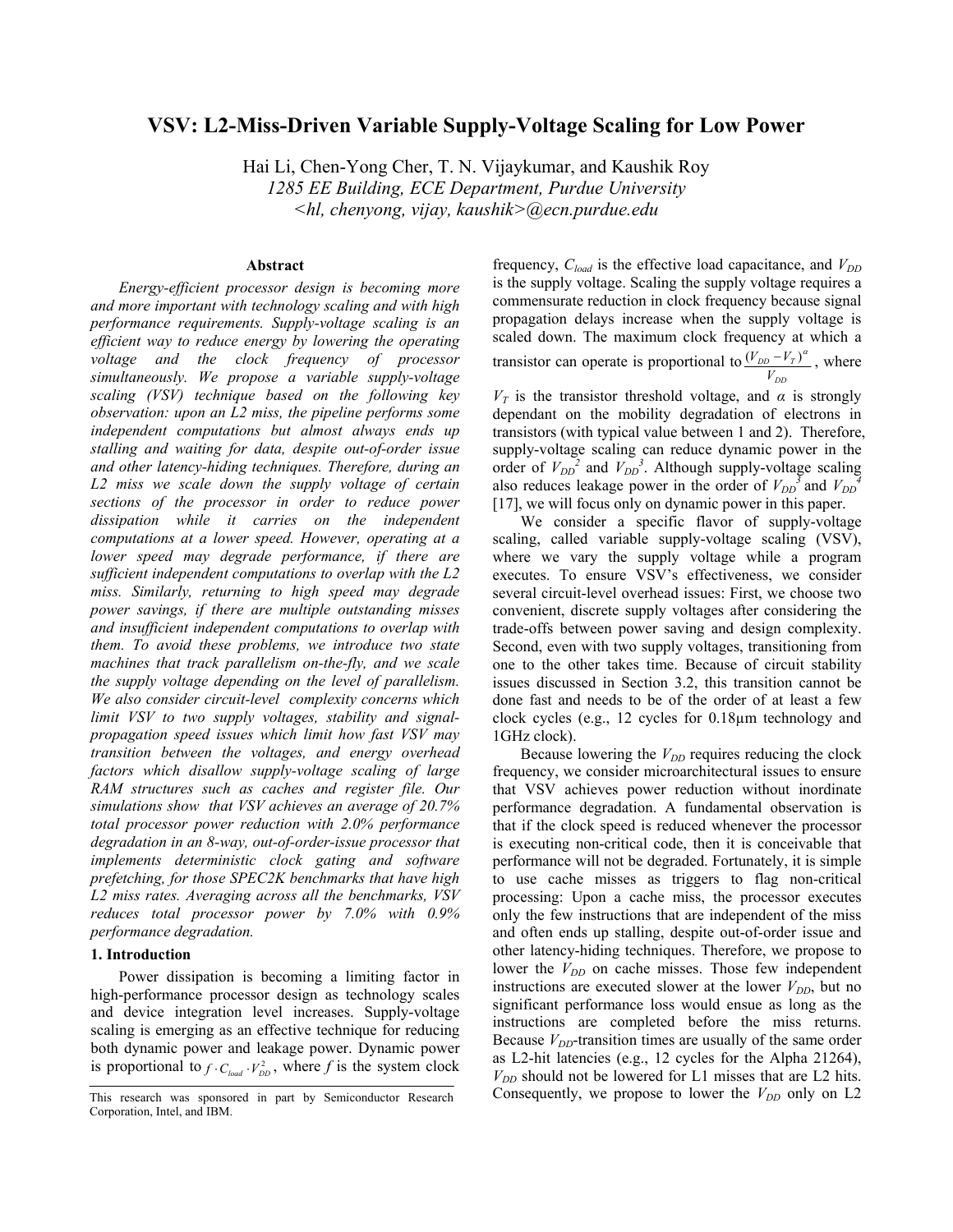misses, which are long enough (e.g., 100 cycles) to amortize the transition time overhead. Thus, we scale down the  $V_{DD}$  of certain processor sections to achieve power reduction, but allow the processor to continue processing the instructions that are independent of the L2 misses, albeit at a reduced speed.

Depending upon the program's degree of instructionlevel parallelism (ILP), the processor may find many independent instructions to overlap with L2 misses. If the  $V_{DD}$  is lowered in such cases, significant performance loss would ensue. To avoid the loss, VSV employs a novel mechanism using state machines that estimate the degree of ILP by monitoring the instruction-issue rate. If soon after an L2 miss the issue rate is high (defined by some thresholds), VSV does not scale down the  $V_{DD}$ . When one of many outstanding L2 misses returns and results in a high issue rate in low  $V_{DD}$ , indicating that there are instructions independent of the outstanding misses, VSV switches back to high  $V_{DD}$ .

In CMOS, varying the  $V_{DD}$  changes the amount of charge held in the internal nodes of circuits – both combinational logic and RAM structures. Because RAM structures contain numerous (of the order of tens or hundreds of thousands) cells, the energy overhead of changing the charge held in each of the cells needs to be amortized by the energy savings achieved by accessing the structures in low  $V_{DD}$ . Because the number of cells accessed is a small fraction of the total number of cells in a structure, many low- $V_{DD}$  accesses are needed to make up for the energy overhead of one  $V_{DD}$  transition. Unfortunately, accesses to these structures within a typical L2 miss latency are too few to achieve this amortization, as we show in Section 3.6. In combinational logic, however, this amortization is achieved because the number of nodes activated in one low- $V_{DD}$  operation is of the same magnitude as the number of nodes whose charge is changed in one  $V_{DD}$  transition. Therefore, we scale the  $V_{DD}$ of the pipeline and not of the register file and the caches. We use voltage level converters to handle the cases where the pipeline uses low  $V_{DD}$  and the RAM structures use high  $V_{DD}$ .

While [18] explores supply-voltage scaling, the paper states that it makes simplistic assumptions of varying the  $V_{DD}$  without any power or performance overhead. In contrast, VSV makes the following contributions:

- At the circuit level, VSV takes into consideration the design simplicity of two levels of  $V_{DD}$ , the  $V_{DD}$ transition time overhead, and the energy overhead of scaling RAM structures' supply voltages.
- At the architecture level, VSV uses L2 misses and the novel instruction-issue-rate monitoring mechanism as triggers for  $V_{DD}$  transitions.

We use Wattch [7] and the SPEC2K suite [8] to simulate an 8-way, out-of-order-issue superscalar for our experiments. Our main results are:

• Most modern processors use clock gating and software prefetching. If the pipeline ends up stalling upon an L2

miss, the power of the unused circuits would be reduced already by clock gating, reducing VSV's opportunity. However, VSV has at least two advantages over clock gating: (1) clock gating cannot reduce power of used circuits while VSV can, and (2) clock gating cannot gate all unused circuits if the clock gate signal's timing is too tight [10]. Prefetching reduces cache misses, directly limiting VSV's opportunity. However, prefetching does not completely eliminate L2 misses, and processors do stall even when aggressive prefetching is used. Consequently, VSV retains enough opportunity.

- In a processor that uses clock gating [10] and software prefetching, our simulations show 20.7% average improvement in total processor power consumption with 2.0% performance degradation for the benchmarks with high L2 miss rates  $(> 4$  misses per 1,000 instructions). The average processor power reduction is 7% over all the SPEC2K benchmarks.
- To stress-test VSV, we consider the recently-proposed Time-Keeping prefetching [9]. We observe that VSV achieves 12.1% average power saving and 2.1% performance degradation for benchmarks with high L2 miss rates, even after employing Time-Keeping on top of clock gating and software prefetching.

The remaining sections are organized as follows. Section 2 presents the related work on voltage scaling. Section 3 discusses the circuit-level issues of VSV. Section 4 describes the implementation details at the architectural level. Section 5 explains the experimental methodology. Section 6 presents the results and shows the impacts of prefetching. Section 7 concludes the paper.

### **2. Related Work**

Many researchers have addressed OS-level or compiler-level supply-voltage scaling techniques. Burd *et. al.* [1] demonstrate a complete embedded system, called the lpARM processor, which includes an ARM8 core with 16KB cache. Pouwelse *et. al.* [2] build a system with Strong ARM processor whose speed can be varied along with its input voltage. Hsu *et. al.* [3] propose a compilerdirected performance model to determine an efficient CPU slow-down factor for memory-bound loop computations. These techniques have at least two common characteristics: (1) these techniques operate at process-level granularity; and (2) to change the clock speed automatically with  $V_{DD}$ , these techniques vary  $V_{DD}$  to the PLL (Phase Locked Loop), whose settling time is on the order of  $10 \sim 100 \mu s$  [20, 21]. Because the above characteristics result in large time granularity, these techniques are usually implemented for embedded processors that have lower requirements for performance. VSV, on the other hand, targets highperformance processors.

Recently, Magklis *et. al.* [19] propose a compilerbased voltage- and frequency-scaling technique, which targets multiple clock-domain processors. For each clock domain of the processor, the *V<sub>DD</sub>* and the clock speed can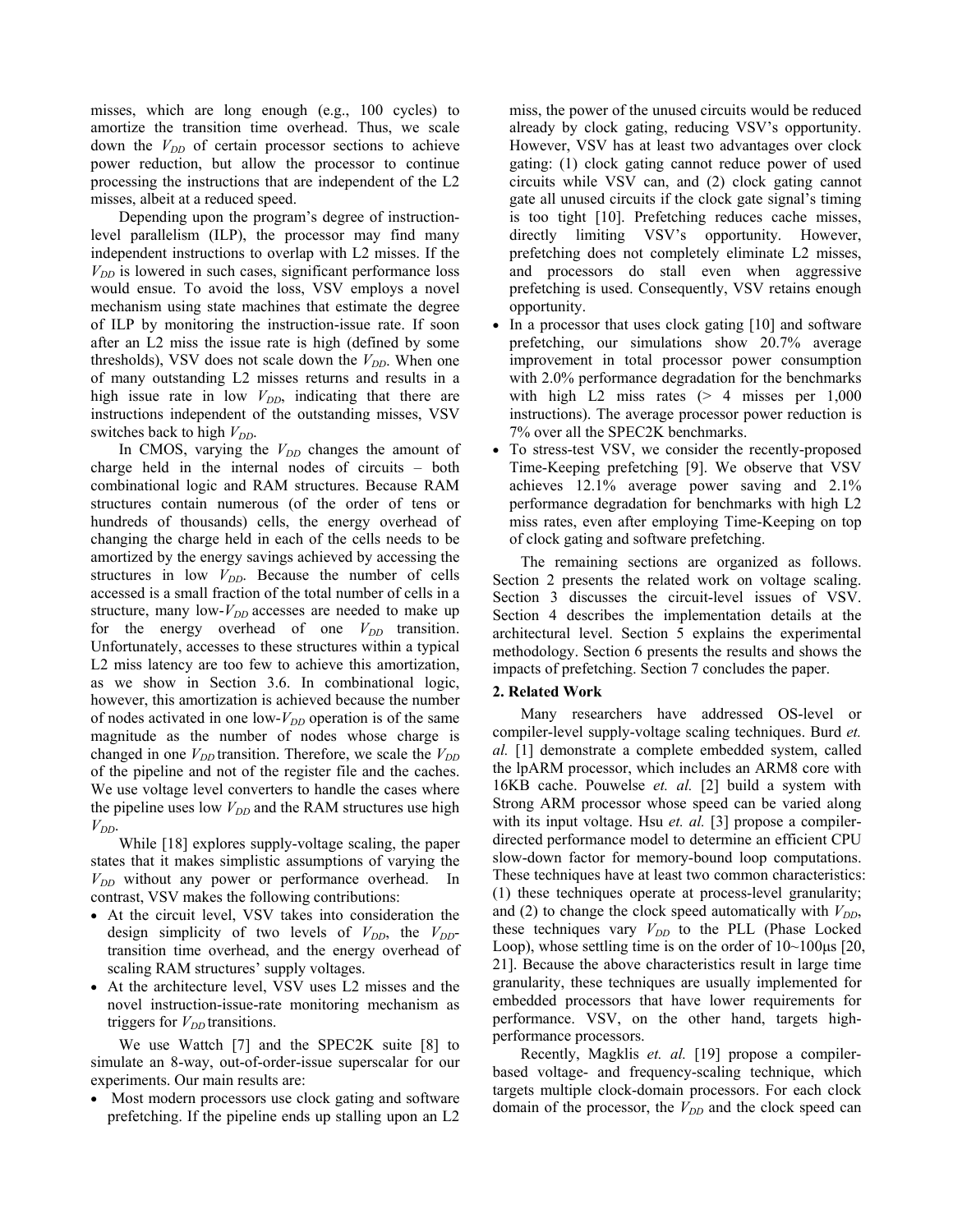be changed separately. To determine the minimum  $V_{DD}$ and clock speed, the compiler inserts the reconfiguration instructions into applications by using profile-driven binary rewriting. In contrast, VSV is transparent to the software and does not need profiling. Xie *et. al.* [16] explores the opportunities and limits of compile-time dynamic voltage scaling by deriving an analytical model.

#### **3. Circuit-level issues**

In this section, we discuss the circuit-level issues related to varying  $V_{DD}$ .

#### **3.1. Choice of supply voltages**

Ishibara *et. al.* [4] show that the two-supply voltages is the most power-effective choice for variable supplyvoltage designs. Therefore, we use the two-supply voltages. We refer to the two voltages as  $V_{DD}^H$  and  $V_{DD}^L$ .

We set  $V_{DD}$ <sup>H</sup> to 1.8V, which is the normal supply voltage for the TSMC 0.18 $\mu$ m technology.  $V_{DD}^L$  should be chosen such that the corresponding clock speed is half of that at  $V_{DD}$ <sup>*H*</sup>. This choice allows us to use a simple counter as a frequency divider, as opposed to varying the clock's PLL to divide the frequency by a factor that is not an integer. As mentioned before, changing the PLL is unacceptably slow [20, 21] for our context.

HSPICE simulation in TSMC 0.18µm technology shows that when  $V_{DD}$  is equal to 1.1V, the maximum clock speed is reduced to half of the clock speed corresponding to  $V_{DD}^H$ . To be conservative, we set  $V_{DD}^L$  to be 1.2V.

# **3.2. Rate of change of supply voltages**

Burd *et. al*. [11] demonstrate that static CMOS is well-suited for continued operation during voltage transitions, and that dynamic logic styles can also be used as long as two conditions are satisfied: (a)  $V_{DD}$  ramps down by less than a diode drop  $V_{BE}$  during an evaluation phase of dynamic logic (eq.1); and (b)  $V_{DD}$  ramps up by less than  $V_{TP}$  (the threshold voltage of PMOS transistors) during the evaluation phase of dynamic logic (eq.2).

$$
\frac{dV_{DD}}{dt} \ge \frac{-V_{BE}}{\tau_{ck}/2}
$$
 (eq.1)

$$
\frac{dV_{DD}}{dt} \le \frac{V_{Tp}}{\tau_{ck}/2}
$$
 (eq.2)

For the TSMC 0.18µm technology and a 1GHz clock, the  $dV_{DD}/dt$  limit is about 0.2V/ns. We use a more conservative  $dV_{DD}/dt$  rate of 0.05V/ns, for our experiments. Hence, switching between  $V_{DD}^H$ =1.8V and  $V_{DD}^L$ =1.2V costs 12 clock cycles.

### **3.3. Power-supply network**

There are two options for the power-supply network: (1) using a single network and supply different  $V_{DD}$ 's at different times, or (2) using two different networks.

Present-day embedded systems that implement supply-voltage scaling use the first option. The supply voltage is continuously adjusted using a dynamic DC-DC converter. Unfortunately, the DC-DC converter requires a long time for voltage ramping [1, 14]. Since VSV targets high-performance processors running at GHz clock speeds, the first option is not suitable for our purpose. Therefore, we choose the second option and use a dual-power-supply network to achieve fast  $V_{DD}$  switching. This structure includes two interwoven power-supply networks: one is used for  $V_{DD}^{H}$ , and the other for  $V_{DD}^{L}$ . Between each pair of connection points in a circuit module, a pair of PMOS transistors with complementary control signals is inserted to control voltage switching. Therefore, only one powersupply network is selected at one time for a particular module.

The additional supply lines in our dual-power-supply network introduce overhead in terms of energy and area. In Section 5.2, we calculate the energy overhead and show that it is minimal. Previous work  $[15]$  shows that *dual-V<sub>DD</sub>* design using dual-supply lines causes about 5% area overhead.

#### **3.4. Varying the clock speed**

VSV raises three issues for the clock: (1) clock distribution, in the presence of varying clock speed; (2) clock power in the presence of varying  $V_{DD}$ ; and (3) synchronization with off-chip circuitry. We consider each of these issues in turn.

First, as technology scales down, it is difficult to send a signal across the chip in a single cycle. Based on Matzke's estimation [12], the whole die is reachable within 2 clock cycles for  $0.18\mu m$  technology. Therefore, we assume 4ns are needed for clock distribution – 2ns used to transmit the control signal to the root of clock tree, and 2ns for the clock to propagate through the clock tree.

Before a  $V_{DD}^H$  to  $\overline{V}_{DD}^L$  transition, the clock speed is reduced first, even though the processor continues operating at  $V_{DD}$ <sup>*H*</sup> for 4 more nanoseconds to distribute the slower clock. When ramping up from  $V_{DD}^L$  to  $V_{DD}^H$ , the sequence is reversed: the  $V_{DD}$  is ramped up first and then the faster clock is distributed. If this ordering is reversed, the processor will operate at full clock-speed but lower  $V_{DD}$ , causing functionality faults. In either case of ramp-up or ramp-down, the processor works at half clock-speed while the  $V_{DD}$  is changing. To slightly optimize performance, we overlap the distribution of the full-speed clock itself with the last 2ns of  $V_{DD}$  ramp-up.

Second, to avoid the PLL's slow settling time, we keep the PLL operating at  $V_{DD}$ <sup>*H*</sup> to generate full-speed clock, which is sent to the root of the clock tree. When the processor switches to  $V_{DD}^L$ , we use the counter described in Section 3.1 to reduce the clock speed. To enable clock-power savings, the  $V_{DD}$  of the clock tree itself varies with the rest of the processor, although the PLL operates at  $V_{DD}$ <sup>*H*</sup>. Lowering the  $V_{DD}$  of the clock tree does not hurt performance because at lower  $V_{DD}$  the clock speed itself is lower, leading to more slack in the clock period to accommodate the slower tree.

Finally, because the chip and the external devices already use different clocks and are naturally asynchronous, synchronizers exist at the interface even in a normal processor. Therefore, VSV will not introduce extra synchronization circuitry at the interface.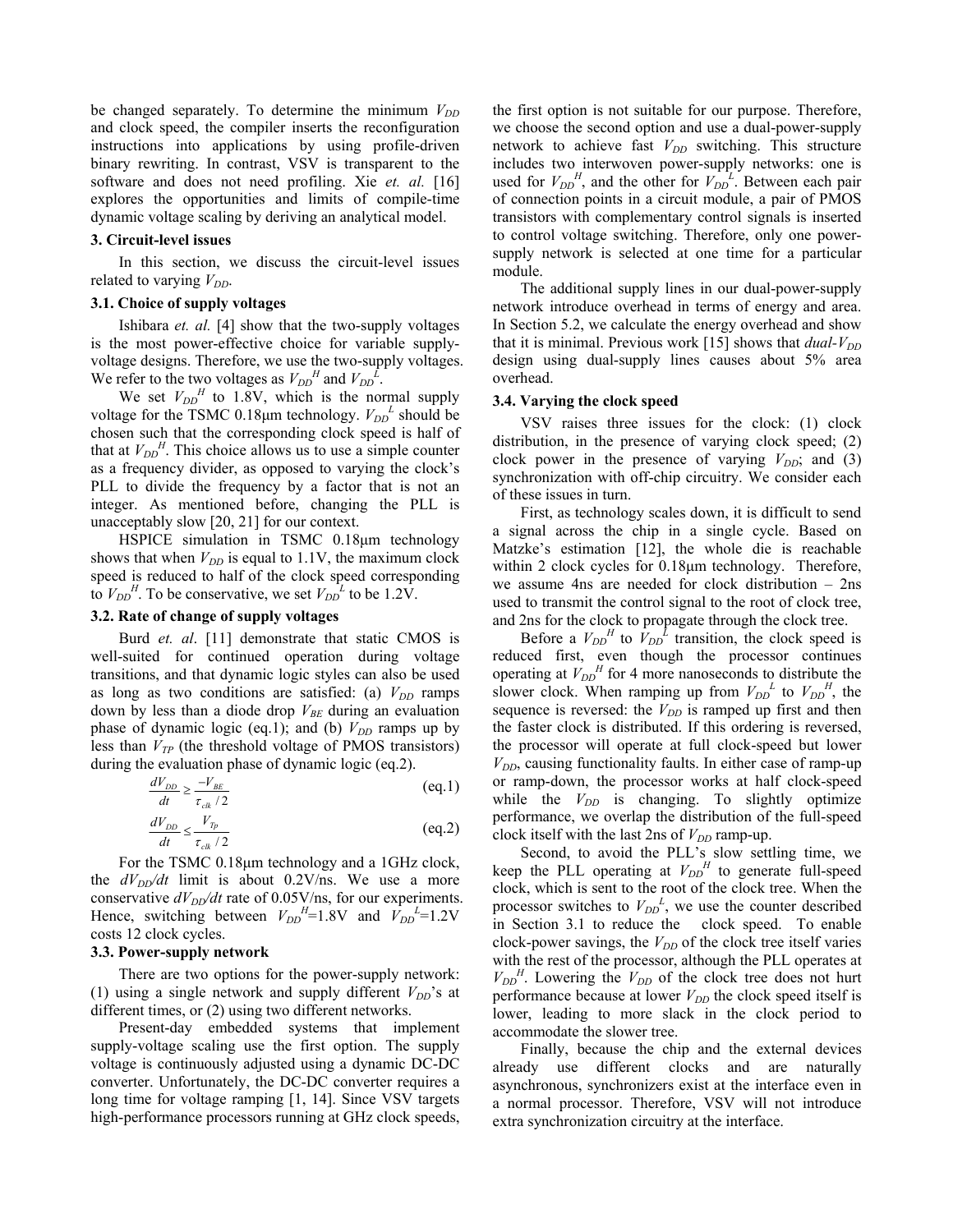#### **3.5. Varying the**  $V_{DD}$  **of RAM structures**

Although supply-voltage scaling is effective for power reduction, we cannot implement it in all the sections of the processor. Ramping  $V_{DD}$  up and down involves charging and discharging of internal capacitances, respectively, which in turn introduces energy overhead. Supply-voltage scaling is feasible for a circuit block only when this energy overhead can be amortized by the power reduction achieved during  $V_{DD}^L$  operation.

For a RAM structure, during an access, only a small fraction of the cells are accessed, and only this fraction saves power when operating at  $V_{DD}^L$ . However, in a  $V_{DD}$ transition, *all* the cells either charge or discharge. Therefore, a large number of accesses at  $V_{DD}^L$  are needed to amortize the transition energy overhead.

The situation for combinational logic is different. Because the entire logic circuit is activated for each operation, the *entire* circuit (as opposed to the RAM's small fraction) achieves power saving while operating at  $V_{DD}^L$ . Consequently, even though a  $V_{DD}$  transition charges or discharges the entire circuit (like RAM), the power saving achieved at  $V_{DD}^L$  easily amortizes the transition overhead.

For example, for a 64KB 2-way L1 cache, all the SRAM cells are charged when  $V_{DD}$  ramps from  $V_{DD}^L$  to  $V_{DD}$ <sup>*H*</sup>. The energy overhead of the transition is:

$$
E_{overhead} = 64KBytes \cdot 8 \cdot C_i \cdot (V_{DD}^H - V_{DD}^L)^2 \cdot T_{CLK}
$$
 (eq.3)

Here,  $C_i$  is the internal capacitance of a SRAM cell, and  $T_{CLK}$  is the cycle time of the clock.

In a two-way L1 cache access, 2 blocks are read – one in each way of the accessed set. If the block size is 32 bytes, then  $2 \times 32 \times 8$  bits are read. Hence, the energy savings during  $V_{DD}^L$  operation for a cache access (only dynamic power is considered) is:

$$
E_{\text{saving}} = 2.32 \text{Bytes} \cdot 8 \cdot C_i \cdot (V_{DD}^{H^2} - V_{DD}^{L^2}) \cdot T_{CLK}
$$
 (eq.4)

$$
\frac{E_{overhead}}{E_{saving}} = 1000 \cdot \frac{V_{DD}^H - V_{DD}^L}{V_{DD}^H + V_{DD}^L} \approx 200
$$
 (eq.5)

To compensate *Eoverhead*, at least 200 accesses are needed at  $\bar{V}_{DD}^L$ . Such number of accesses is highly unlikely because the processor would be stalled upon an L2 miss and only a few cache accesses would happen.

If we do a similar calculation for a combinational logic circuit with internal capacitance *Clogic*:

$$
\frac{E_{overhead}}{E_{\text{saving}}} = \frac{C_{\logic} \cdot (V_{DD}^H - V_{DD}^L)^2}{C_{\logic} \cdot (V_{DD}^H - V_{DD}^L)} = \frac{V_{DD}^H - V_{DD}^L}{V_{DD}^H + V_{DD}^L} \approx 0.2
$$
 (eq.6)

Hence, for combinational logic, the power saving of one operation at  $V_{DD}^L$  is much more than the energy overhead of a  $V_{DD}$  transition.

We see that supply-1voltage scaling should not be implemented for large RAM structures, such as the register file, I-cache, and D-cache. But for small RAM structures and combinational logic circuits, the energy overhead can be compensated.

# **3.6.** Level conversion on the path from  $V_{DD}{}^L$  to  $V_{DD}{}^H$

In the VSV processor, the register file and the L1 caches keep operating at  $V_{DD}^H$ , irrespective of whether the other sections of the pipeline are operating at  $V_{DD}^H$  or  $V_{DD}^L$ . Level-converting latches are needed when driving  $V_{DD}$ <sup>H</sup> blocks with  $V_{DD}^L$  blocks (driving  $V_{DD}^L$  blocks with  $V_{DD}^H$ blocks does not need converters). Hence, level-converting latches are needed between the RAM structures and the pipeline.

Because a level-converting latch has a longer delay than a regular latch, simply replacing regular latches with level-converting latches would increase cache and register access time. Access time increases not only when driving  $V_{DD}$ <sup>*H*</sup> RAM structures with  $V_{DD}$ <sup>*L*</sup> blocks, but also when driving  $V_{DD}$ <sup>*H*</sup> RAM structures with  $V_{DD}$ <sup>*H*</sup> blocks, because signals still go through level-converting latches, even though no level conversion is needed.

Because the no-conversion path (i.e., when driving  $V_{DD}$ <sup>*H*</sup> RAM structures with  $V_{DD}$ <sup>*H*</sup> blocks) is used when operating at full clock-speed, the unnecessary delay due to the level-converting latches is a problem. To mitigate the delay, we place both regular and level-converting latches on the path between the structures and the blocks. Using a simple multiplexer, we choose the appropriate latch. Thus, the level-converting latches are bypassed when no conversion is necessary. To optimize the no-conversion path further, we implement the multiplexer by using a transmission gate that is placed at the output of the levelconverting latch, leaving the regular latch latency virtually unchanged. Because transmission gates have only a small RC delay, even the level-conversion path does not incur much overhead due to the multiplexer.

However, the level-conversion path still incurs the overhead of level conversion and the transmission gate. We hide the latency by exploiting the following observation: Although the RAM structures are clocked at half clock-speed when the rest of the pipeline operates at  $V_{DD}^L$ , the structures still use  $V_{DD}^H$ . Consequently, their access times are still fast, creating a slack between the fast structures and the longer clock cycle. VSV uses this slack to absorb the level conversion latency.

Because the transmission gate selects only one set of either regular or level-converting latches at any time, the control signal for the transmission gates can be used to clock-gate the unselected latches. Hence, only one set of latches contributes to processor power.

#### **4. Microarchitectural issues**

Figure 1 depicts a processor that implements VSV. The processor is divided into two sections. The sections with large RAM structure (e.g. register file and I/D caches) and PLL are shown in gray. We do not implement voltage scaling in these areas because of either large power overhead (Section 3.5) or an unaffordably long settling time (Section 3.4). All the other sections shown in white apply VSV, and use a dual-power-supply network. The state machines (FSMs) monitor the issue rate to control switching of  $V_{DD}$ , as mentioned in the introduction.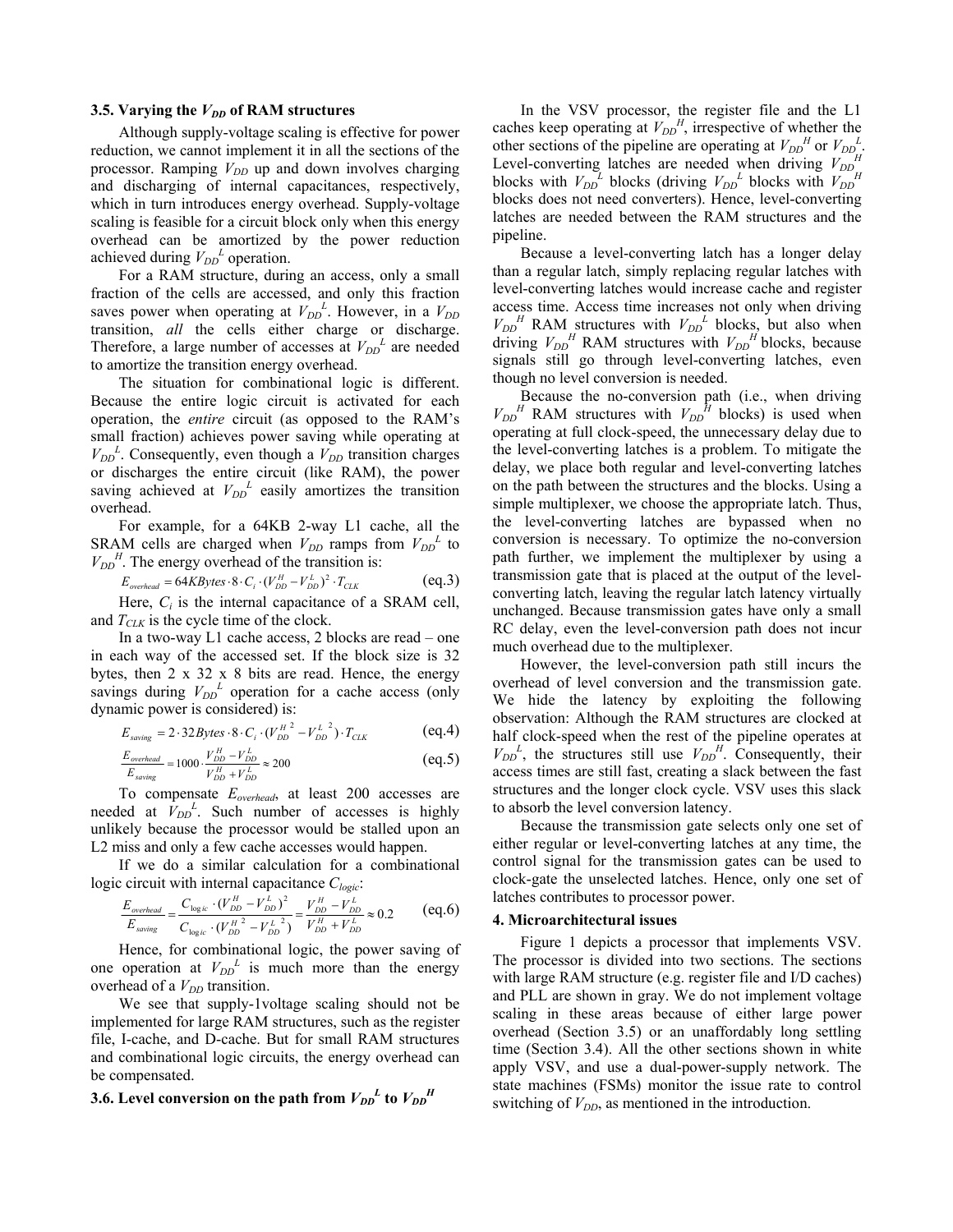The VSV processor has two steady operation modes: (a) In the *high-power mode*, the entire processor operates at  $V_{DD}$ <sup>*H*</sup> and full clock-speed for the high-performance requirement; (2) and in the *low-power mode*, the processor runs at half clock-speed. To reduce power dissipation, most sections of the pipeline, except those shown in gray in Figure 1, operate at  $\hat{V}_{DD}^L$ .



**Figure 1 Structure diagram of VSV** 

#### **4.1. High-power mode**

In the high-power mode, the processor operates at  $V_{DD}$ <sup>*H*</sup> and full clock-speed. This is the default mode of operation.

#### **4.2. High-to-low power mode transition**

VSV uses L2 cache misses to flag the absence of ILP. However, depending on the degree of ILP, the processor may find independent instructions to overlap with L2 misses. If the processor switches to the low-power mode in such high-ILP cases, significant performance degradation will ensue, as mentioned in the introduction. To avoid the performance loss, VSV employs *down-FSM* to monitor the instruction-issue rate, and works with the L2 miss signal, to guide switching to the low-power mode.

Down-FSM works as follows: when an L2 miss signal reaches the processor (after L2 hit latency), the FSM starts recording the instruction-issue rate for the small *period* (e.g., 10 cycles) that ensues. During this period, if the number of consecutive cycles in which no instruction is issued is above a *threshold* (e.g., 1-5 cycles), the transition to the low-power mode starts. The processor can begin transitioning as soon as the threshold is satisfied, without having to wait until the end of the monitoring period.

For maximum power savings and minimum performance loss, down-FSM should signal a high-to-low transition when and only when the long-term ILP after an L2 miss is low. The "when" part is needed to avoid a loss of power-saving opportunity, and the "only when" part is needed to avoid a loss of performance.

Two phenomena in modern processors – out-of-order issue and short-term parallelism of instructions near a missing load – can mislead down-FSM to violate the "when" part by mistakenly identifying ILP to be high when it is actually low. We observe that the absence of ILP during the monitoring period often signifies the absence of long-term ILP. Because the monitoring starts only *after* an L2 miss is detected, any independent instruction due to this out-of-order issue and short-term parallelism has mostly already been issued from the time the missing load was issued to the time when the L2 miss was detected. Therefore, down-FSM is accurate in identifying the absence of ILP, despite the out-of-order issue and short-term parallelism.

Satisfying the "only when" part is straightforward because if the long-term ILP is high, then it often turns out that the ILP in the monitoring period is also high.

L2 cache misses caused by prefetches (software or hardware) do not cause long pipeline stalls. Therefore, VSV does not switch to the low-power mode during these misses.

Figure 2 illustrates the timeline of events in a high-tolow power mode transition, including the time taken for signal distribution (Section 3.4). The numbers in Figure 2 indicate latency in unit of nanosecond.



## **Figure 2 Timeline: High-to-low power mode transition**

#### **4.3. Low-power mode**

In the low-power mode, the pipeline operates at  $V_{DD}^L$ and half clock-speed. Because caches and register file operate at  $V_{DD}$ <sup>*H*</sup> even when the pipeline is in the low-power mode (Section 3.5), there is a choice of clocking these structures either at full or half clock-speed. Although clocking these structures at full clock-speed improves performance, this choice causes many difficulties.

This choice will result in two different clock speeds in operation at the same time – the pipeline operating at half clock-speed and the structures at full clock-speed. If this mismatch in clock speeds *always* were to exist, then accounting for the mismatch would amount to halving the structures' latencies, and there would be no major difficulties. However, when the pipeline goes back to operating at full clock-speed, these structures will continue to operate at full clock-speed, and the mismatch will disappear. Consequently, the latency of the structures counted in number of clock cycles of the pipeline varies with the power mode of the pipeline.

This variation raises four issues. First, modern pipelines exploit the deterministic cache hit (or register access) latency *predetermined* at design time for back-toback scheduling of the instructions dependent on loads. Such scheduling is critical for high performance due to the frequent occurrence of loads. To exploit the full clockspeed of the cache, the scheduler would need to be modified to do back-to-back scheduling for two different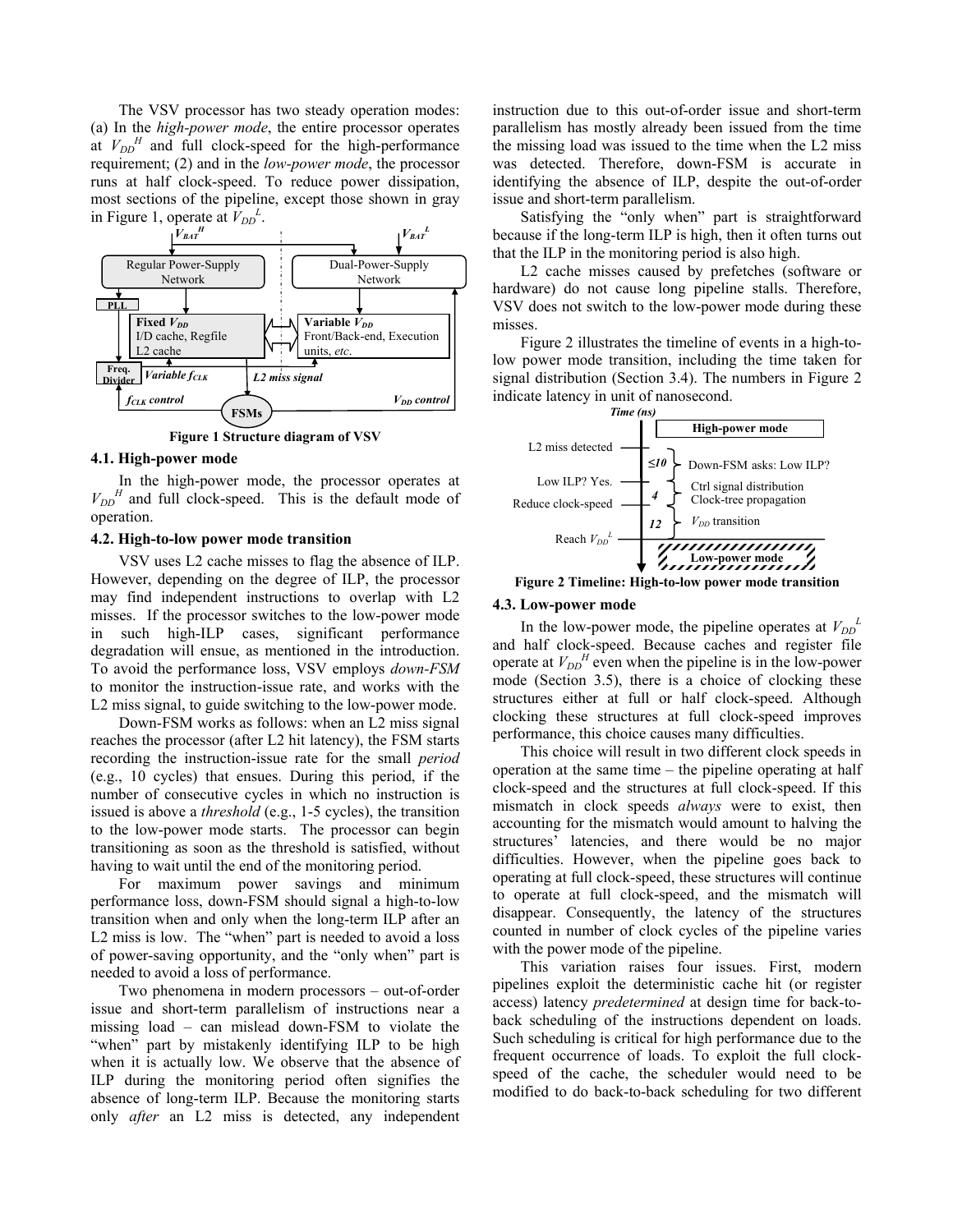sets of latencies – one assuming X full-speed-clock cycles and the other assuming X/2 half-speed-clock cycles.

Second, the scheduler allocates resources, such as register write-ports, assuming a predetermined latency from the time when the instruction issues to the time when the instruction writes back. Such predetermined scheduling avoids extra-handshake overheads in common cases of load hits and stall-free execution. If the latency of the structures varies with the pipeline's power mode, the predetermined resource schedules would not work. For example, when the scheduler issues a load instruction, the resource scheduler reserves a register-write port for the cycle X, to write the returned value from the cache into the register file. However, because of the mismatch in speeds, the data cache returns the data earlier than the reserved time in the cycle X/2. The earlier arrival of the data would cause unexpected register-write port conflicts with the load that has scheduled the register-write port for that cycle. The scheduler would need to be changed to handle two different sets of schedules. Changes due to the first two issues may add complexity to the already intricate scheduler implementation.

Third, we assumed in Section 3.6 that the levelconverter latencies can be hidden under the slack of the fast raw latency of the structures at  $V_{DD}^H$  and the halfclock-speed cycle. This assumption is violated if the structures are clocked at full speed.

Finally, to handle the situation in which the pipeline is operating at the half clock-speed and the structures are operating at the full clock-speed, we may need extra handshaking between the pipeline and the structures, which typically causes extra delay [21]. Because the handshaking circuitry is physically inserted on the cache hit critical path, designs which run in different clock-speeds may result in longer cache hit latency, even when the cache and the pipeline are running at the same speed in the high power-mode.

Therefore, we do not pursue the choice of using two different clock speeds. Instead, we let register file and L1 caches operate at the half clock-speed even though they are operating at  $V_{DD}$ <sup>H</sup> (Section 3.1). By clocking the L1 cache and the register file at the same half clock-speed as the pipeline, L1 cache hit latency and register access latency will remain the same in terms of number of clock cycles of the pipeline, irrespective of the power mode. Thus, VSV avoids scheduler changes and other complications by sacrificing the opportunity to have shorter cache hit latency in the low-power mode.

Unlike the L1 cache, the hit latency of which is closely tied to the pipeline, the L2 cache is more loosely tied to the pipeline. In the case of the L2 cache, because the latency is longer and accesses are infrequent, there is no need for such a tight interface. Consequently, there is an asynchronous interface between the L2 cache and the pipeline. Recall that L2 cache always operates at  $V_{DD}^H$ , so its raw latency does not change. The L2 latency is *X* cycles when the processor is in the high-power mode and *X/2* cycles when the processor is in the low-power mode. This change in cycle latency for the response from the L2 cache does not impact correctness and is automatically taken care of because of the asynchronous interface between the L2 cache and the processor.

#### **4.4. Low-to-high power mode transition**

When in the low-power mode, VSV uses the L2 cache miss returns to guide switching back to the high-power mode. If there is only one outstanding L2 miss, VSV switches back to the high-power mode when the miss is returned. However, the decision of switching back is more complicated when there are multiple outstanding misses.

A returned L2 miss causes its dependent instructions to become ready for issue. On one hand, if the processor switches back to the high-power mode when there are only a few ready instructions, the processor will soon stall again due to other outstanding L2 misses, and waste the opportunity to save more power. On the other hand, if the processor does not switch back to the high-power mode when there are many ready instructions, the performance of the processor will be degraded.

To identify both of these cases, VSV employs another FSM, called *up-FSM*, which monitors the instruction-issue rate, and works with the returning L2 miss, to guide switching back to the high-power mode.

Up-FSM works as follows: when an L2 miss data returns to the processor, the FSM starts to record the instruction-issue rate for the small period (e.g., 10 halfclock-speed cycles) that ensues. During this period, if the number of cycles in which at least one instruction is issued is above a threshold (e.g., 1-5 half-clock-speed cycles), the transition to the high-power mode starts. Similar to the high-to-low transition, the processor can begin transitioning to the high-power mode as soon as the threshold is satisfied, without having to wait until the end of the monitoring period.

For maximum power saving and minimum performance loss, up-FSM should signal a low-to-high transition when and only when ILP is high after an L2 miss returns. The "when" part is needed to avoid a loss of performance, and the "only when" part is needed to avoid a loss of power saving opportunity. In fact, both "when" and "only when" are straight-forward for the low-to-high transition, and up-FSM does not often get confused.



**Figure 3 Time line: Low-to-high power mode transition** 

Figure 3 illustrates the timeline of events in a low-tohigh transition, including the time taken for signal distribution (Section 3.4). The numbers in Figure 3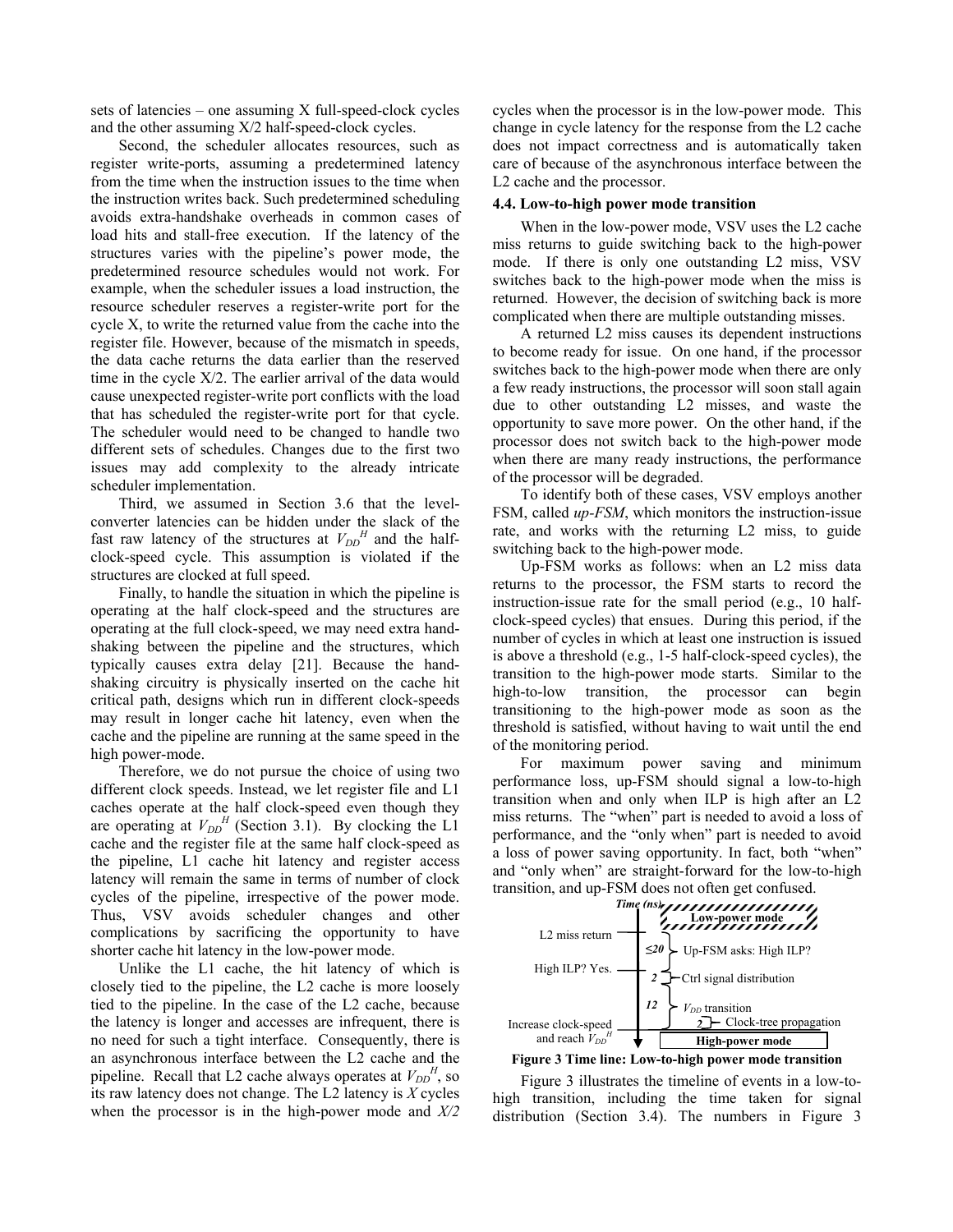indicate latency in units of nanoseconds. Because the processor operates in half clock-speed when in the lowpower mode, the maximum monitoring period is 20ns for the low-to-high transition.

### **5. Experimental Methodology**

We used a modified version of Wattch [7] to simulate an 8-issue, out-of-order processor for evaluating VSV. To simulate accurately the timing effects of cache misses on VSV, we incorporated a memory bus model and MSHR (Miss Status History Register) into the simulator. To avoid underestimating the effect of the time to detect an L2 miss, we conservatively assume that the latency to detect an L2 miss is as long as the L2 cache hit latency. We warm up caches during fast-forward period, so VSV will not benefit from cold misses that do not occur in the stationary phase of program executions. Because most modern processors today use clock-gating [5] and software prefetching, we include these two techniques in all simulations.

| Table 1: Baseline processor configuration |                                                                                                                                                         |  |  |  |  |  |  |  |
|-------------------------------------------|---------------------------------------------------------------------------------------------------------------------------------------------------------|--|--|--|--|--|--|--|
| <b>Processor</b>                          | 8-way issue, 128 RUU, 64 LSO, 8 integer ALUs, 2<br>integer mul/div units, 4 FP ALUs, 4 FP mul/div units,<br>uses clock gating (DCG) and s/w prefetching |  |  |  |  |  |  |  |
| Branch                                    | 8K/8K/8K hybrid predictor; 32-entry RAS, 8192-entry 4-                                                                                                  |  |  |  |  |  |  |  |
| prediction                                | way BTB, 8 cycle misprediction penalty                                                                                                                  |  |  |  |  |  |  |  |
| Caches                                    | 64KB 2-way 2-cycle I/D L1, 2MB 8-way 12-cycle L2,<br>both LRU                                                                                           |  |  |  |  |  |  |  |
| <b>MSHR</b>                               | IL1 - 32, DL1 - 32, L2 - 64                                                                                                                             |  |  |  |  |  |  |  |
| Memory                                    | Infinite capacity, 100 cycle latency                                                                                                                    |  |  |  |  |  |  |  |
| Memory                                    | 32-byte wide, pipelined, split transaction,<br>4-cycle                                                                                                  |  |  |  |  |  |  |  |
| bus                                       | occupancy                                                                                                                                               |  |  |  |  |  |  |  |

**Table 1: Baseline processor configuration** 

We used pre-compiled, Alpha-SPEC2K binaries in [8], which are compiled with SPEC *peak* setting, including software prefetching. We used *ref* inputs in all simulations. We fast-forwarded two billion instructions, and then simulated one billion instructions. Table 1 lists the baseline configurations for all simulations.

# **5.1. Simulation of Hardware Prefetching Technique**

Hardware prefetching techniques can effectively reduce cache misses to improve performance, on top of software prefetching. Because VSV exploits cache misses, we wanted to verify if VSV can still achieve power reduction in the presence of hardware prefetching.

In Section 6.4, we implemented the state-of-the-art, hardware-based Time-Keeping prefetching [9] in Wattch. Time-Keeping prefetching works as follows: If an L1 cache block is predicted dead, the predictor issues a prefetch request to lower memory hierarchy. The returned data block is placed in both L2 cache and a prefetch buffer close to L1, as described in [9]. The prefetch buffer is a 128-entry, fully associative cache that uses FIFO replacement policy, and has two-cycle access latency. The decay counters have a 16-cycle resolution. The 16KB address predictor uses nine bits from L1 tags and one bit from L1 indexes, to form signatures into the predictor. Because our baseline processor has a set-associative L1 data cache, we used per-set history traces for the address predictor, as recommended in [9].

### **5.2. Power Calculation**

We estimated the overall processor power for 0.18µm technology by modifying the Wattch power equations to capture the effect of variable  $V_{DD}$ . All our results show only dynamic power. Leakage power is not included in our simulations, because leakage power is small for  $0.18 \mu m$ technology.

We monitored the dynamic change in  $V_{DD}$  and frequency in each section of the processor. Depending on the  $V_{DD}$  at a particular cycle, the simulator adds the correct value of dissipated power to the system power. During the ramp-up/down of supply, for each of the cycles, we took the average value of the supply voltage at the beginning and end of the cycle as the effective supply voltage contributing to processor power. As described in section 3.2, we assumed that the ramping period is 12 cycles.

We modeled our dual-power-supply network as a distributed *RLC* network by replacing each segment of the power grids with a lumped resistance-inductancecapacitance (*RLC*) element [13]. By using HSPICE, we simulated a dual-power-supply network for Alpha 21264 processor. To be consistent with 0.18µm technology, we shrank the layout of Alpha 21264 processor [6]. Our experiments showed that the dual-power-supply network structure can switch between  $V_{DD}^H=1.8V$  and  $V_{DD}^L=1.2V$ in 12ns (12 cycles  $f_{CLK}$ =1GHz) with 66nJ energy dissipation during ramping. We accounted for this energy overhead in our calculations.

For the latches on the path from  $V_{DD}^L$  to  $V_{DD}^H$ , the simulator adds the power of the regular latches in highpower mode, or the power of the level-converting latches in low-power mode (Section 3.6).

Because clock gating is widely used in commercial processor [5], we built baseline processor on deterministic clock gating [10], which clock gates the functional units, pipeline latches, D-cache wordline decoders and result bus drivers. Hence, for each of these circuits, if it is clockgated in a particular cycle, it does not contribute to the overall power. On the other hand, if the circuit is not clock-gated, the simulator adds its dynamic power corresponding to the variable  $V_{DD}$ .

For the processor with timekeeping-based prefetching technique, we also included the power consumption caused by prefetching buffer in total power calculation.

### **5.3. L2 miss-rate**

Table 2 shows instructions per full-speed-clock cycle (*IPC*) of SPEC2K benchmarks for the baseline processor, and L2 miss-rate, measured in number of L2 demand misses per 1,000 instructions (we call this number *MR*), for both baseline and Time-Keeping prefetching.

# **6. Results**

We show the Wattch simulation results in this section. First, we present the effectiveness of VSV on the basis of power savings and performance degradations in Section 6.1. Next, we describe the effects of monitoring thresholds for high-to-low transition in Section 6.2 and for low-to-high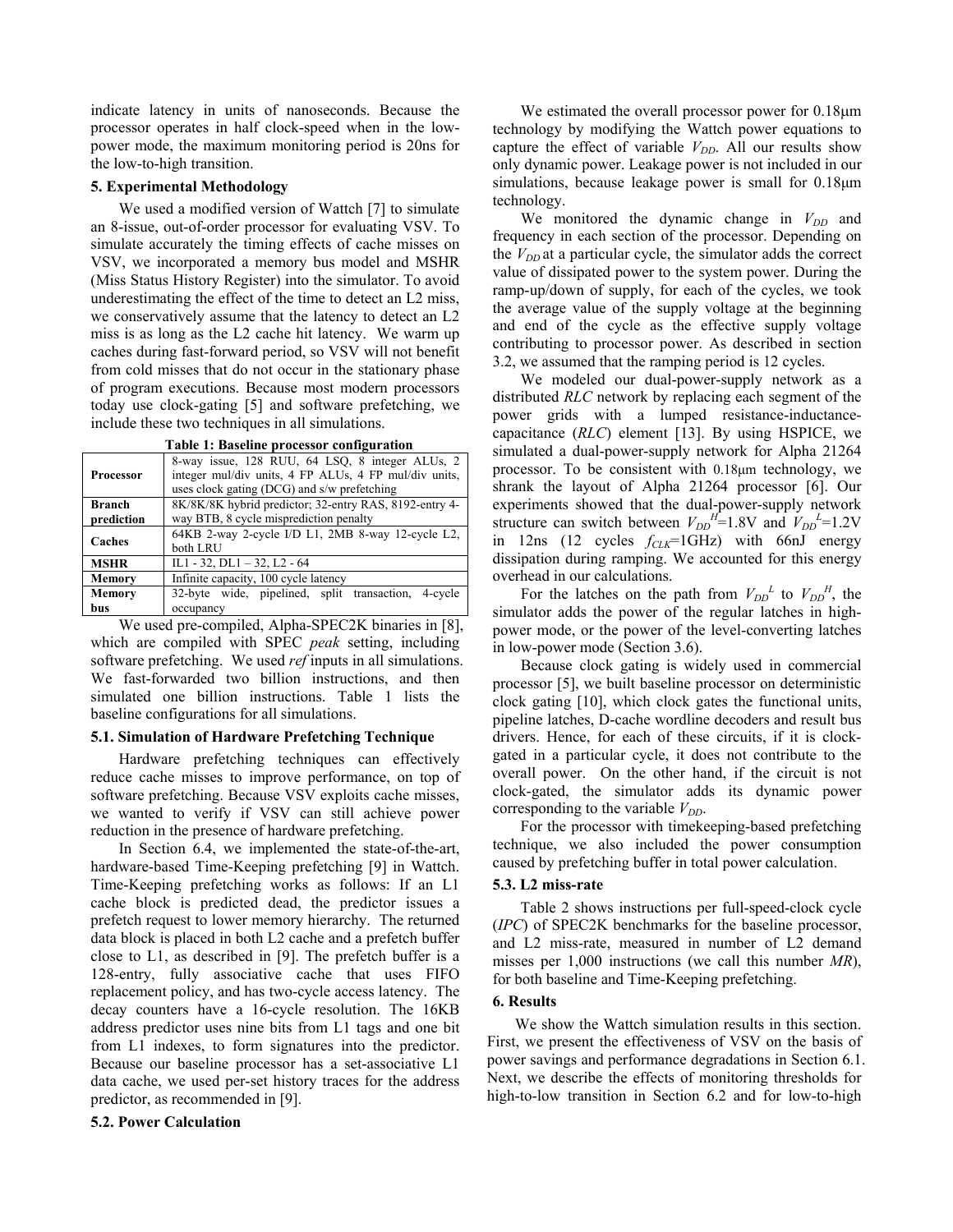|         | IPC  | <b>MR</b> |      |          | <b>IPC</b> | MR   |      |
|---------|------|-----------|------|----------|------------|------|------|
|         | Base | Base      | TK   |          | Base       | Base | TK   |
| ammp    | 0.59 | 11.0      | 0.5  | gzip     | 2.31       | 0.1  | 0.1  |
| applu   | 2.32 | 10.1      | 4.1  | lucas    | 1.34       | 10.2 | 4.2  |
| apsi    | 2.51 | 1.4       | 0.7  | mcf      | 0.29       | 67.4 | 48.2 |
| art     | 1.36 | 10.3      | 11.7 | mesa     | 3.64       | 0.3  | 0.2  |
| bzip2   | 2.38 | 0.5       | 0.4  | mgrid    | 4.17       | 1.5  | 0.8  |
| crafty  | 2.68 | 0.0       | 0.0  | parser   | 1.68       | 0.6  | 0.7  |
| eon     | 3.13 | 0.0       | 0.0  | berlbmk  | 1.41       | 1.3  | 0.6  |
| equake  | 4.51 | 0.0       | 0.0  | sixtrack | 3.64       | 0.0  | 0.0  |
| facerec | 3.02 | 4.7       | 2.3  | swim     | 3.81       | 5.8  | 1.4  |
| fma3d   | 4.35 | 0.0       | 0.0  | twolf    | 1.42       | 0.0  | 0.0  |
| galgel  | 2.21 | 0.0       | 0.0  | vortex   | 2.31       | 0.2  | 0.2  |
| gap     | 3.00 | 0.5       | 0.3  | vpr      | 1.25       | 2.0  | 2.1  |
| gcc     | 2.27 | 0.1       | 0.1  | wupwise  | 4.58       | 0.5  | 0.4  |

**Table 2: Baseline SPEC2K benchmark statistics** 

transition in Section 6.3. Finally, we show VSV's impact in the presence of Time-Keeping prefetching in section 6.4.

#### **6.1. Effectiveness of VSV**

In Figure 4 (top), we plot VSV's performance degradation for the SPEC2K benchmarks. The Y-axis corresponds to VSV's performance loss computed as a percentage of the execution time in the base processor running at full clock-speed. In Figure 4 (bottom), we plot the total CPU power savings (including the caches). The Y-axis represents power savings computed as a percentage of total power of the base processors. In both graphs, the X-axis shows benchmarks sorted by decreasing MR (L2 misses per 1,000 instructions). All runs include deterministic clock gating (DCG) and software prefetching. In the figures white bars show VSV without the FSMs and black bars show VSV with the FSMs. When operating without the FSMs, the processor goes to low-power mode whenever an L<sub>2</sub> cache miss is detected, and goes to highpower mode whenever an L2 cache miss returns.





We make three observations. First, VSV is effective in saving power, without (white bars) or with the FSMs (black bars). VSV saves average power by 33% without the FSMs and by 21% with the FSMs, for the benchmarks that have high MR. These benchmarks are in the left section of the graphs. In *ammp*, *mcf*, *art* and *applu*, VSV with FSMs saves 46%, 38%, 21% and 15% powers, with only 1%, 4%, 3% and 2% performance degradations, respectively. Averaging across all SPEC2K benchmarks, VSV achieves 7% power saving with 1% performance degradation.

Second, the FSMs are effective in avoiding performance degradation, by not switching to low-power mode when ILP is high after an L2 miss. Some programs that have high ILP, such as *applu*, *swim* and *mgrid*, save 33%, 21% and 19% powers without the FSMs, albeit suffering performance degradations as high as 22%, 17% and 18%. With the FSMs, these programs give up much of their power savings, down to 15%, 8% and 1%, but now with small degradations of 2%, 3% and 0%, respectively. On average, benchmarks that have MR higher than 4 suffer 12% degradation without the FSMs, but only 2% with the FSMs.

VSV can still degrade performance despite using the FSMs. Performance degradations are caused by: 1) the down-FSM signals processor to enter low-power mode, despite high ILP after an L2 miss, 2) the monitoring period for low-to-high transition operates with reduced clockspeed, thus delaying critical path instructions. Despite these possible mishaps, all programs suffer less than 3% performance degradation, except *mcf* which suffers 4%. VSV effectively saves power for many programs with only 1% performance degradation.

Finally, for the benchmarks in the middle section of the graphs, VSV with FSMs achieves power savings between 1.1% and 8.9%, all at less than 2% performance degradations (e.g., *perlbmk* achieves 8.9% reduction in power with 0.8% performance degradation). VSV neither saves power nor degrades performance for programs that have low MR (right sections of the graphs), because they seldom operate in low-power mode.

Because our interest in VSV is for saving power with minimal performance degradation, we will describe the results only with the FSMs for the remainder of the paper.

#### **6.2. Effects of thresholds for high-to-low transition**

To see the effectiveness of issue-rate monitoring for high-to-low transitions of power modes, we varied the monitoring threshold as 0, 1, 3 and 5 cycle in Figure 5, and kept the monitoring period at 10 cycles. Recall that for high-to-low transitions a monitoring threshold of 3 means that down-FSM looks for 3 consecutive cycles where no instructions is issued in each cycle, and that the monitoring period of 10 cycles means that down-FSM looks for the threshold to occur within 10 cycles. Here, the cycles are in units of full-speed-clock cycle. For low-to-high transitions, we use up-FSM that has 3-half-speed-clock-cycle threshold and 10-half-speed-clock-cycle monitoring period in all runs, because they help down-FSM achieve best results. For clarity, we show only the subset of benchmarks whose MR is more than 4.

From Figure 5, we see that low thresholds give VSV more opportunity to save power; but also cause more performance degradation, and vice versa for high threshold.

The bar *Threshold 0* corresponds to a processor that does not use down-FSM for high-to-low transition. VSV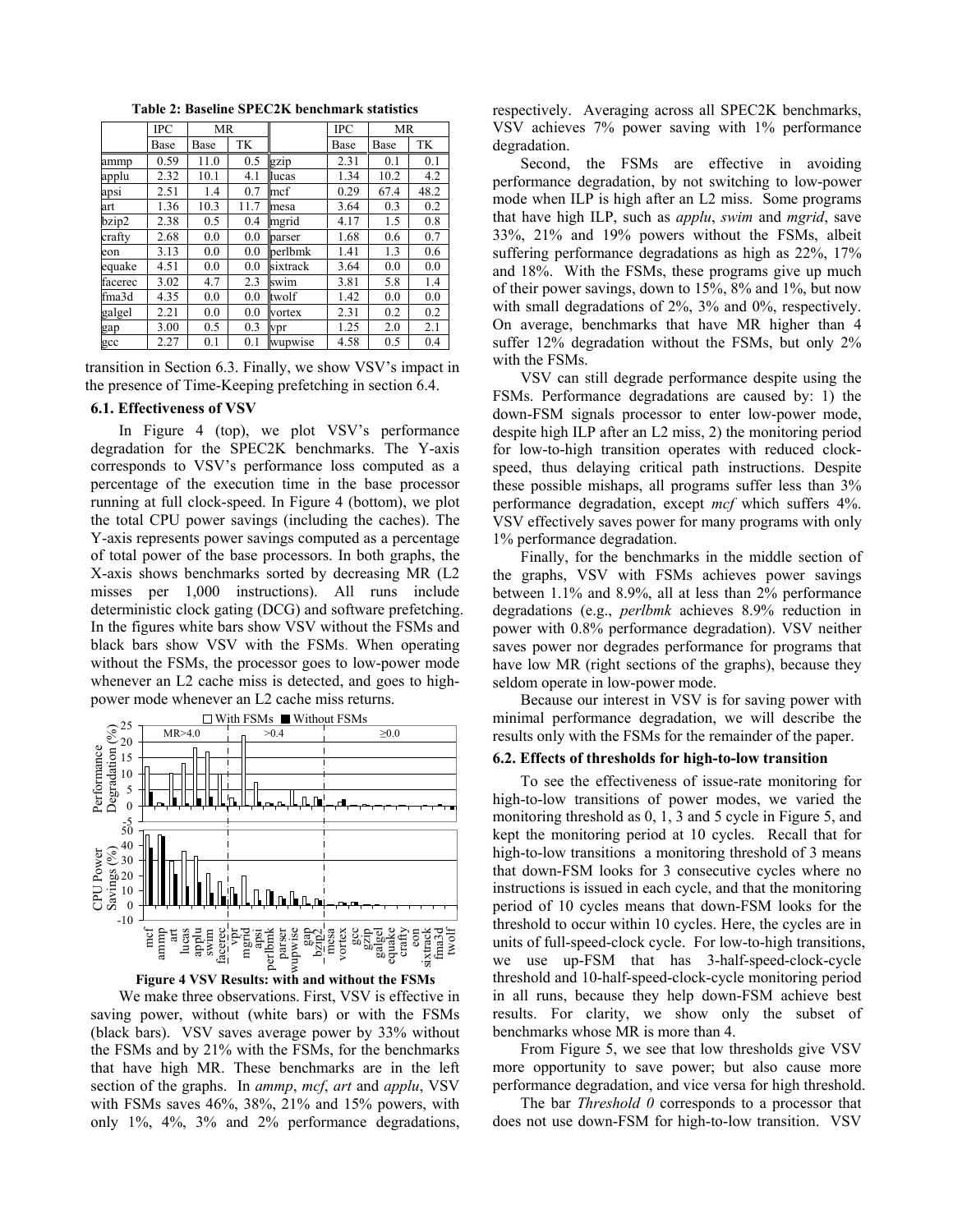with a threshold of 0 causes performance degradation as high as 13% for *swim* and 10% for *applu*. When increasing the threshold from 1 to 3, *lucas*, *swim*, *applu* and *facerec* significantly reduce performance degradations, but also save much less power. *Mcf* and *art* significantly reduce performance degradations, but still achieve roughly the same power savings as threshold one. With a threshold of 5, all of these benchmarks incur similar performance degradations as with the threshold of 3, but with less power savings. To sum up, a threshold of 3 is the bestperforming, because it incurs performance degradation less than 5%, but saves more powers than threshold 5.



**6.3. Effects of thresholds for low-to-high transition** 

To see the effectiveness of issue-rate monitoring for low-to-high transitions of power modes, we varied the corresponding threshold as 1, 3 and 5 cycles in Figure 6, and kept the corresponding monitoring period at 10 cycles. Recall that for low-to-high transitions a monitoring threshold of 3 means that up-FSM looks for 3 consecutive cycles where at least one instruction is issued in each cycle, and that the monitoring period of 10 cycles means that up-FSM looks for the threshold to occur within 10 cycles. Here, the cycles are in units of half-speed-clock cycle. For high-to-low transition, we keep the up-FSM at 3-cycle threshold and 10-cycle monitoring period in all runs. Again, we show only the subset of benchmarks whose MR is more than 4.

For comparison, we also show the results without monitoring, and instead use simple heuristics for making low-to-high transition whenever the first or the last outstanding L2 miss returns. To ease explanation, we call the former heuristic as *First-R* and the latter as *Last-R*. These simple heuristics trade-off performance and power: while Last-R saves more power than First-R, Last-R also causes more performance degradation than First-R.

From Figure 6, we see that increasing threshold value favors power saving while decreasing threshold favors performance. The results also show that the issue-rate monitoring is effective, because the monitoring achieves power saving close to Last-R's, and performance close to First-R's.

Threshold 1 incurs small performance degradation similar to First-R, but saves more power than First-R. A threshold of 3 achieves power savings closer to that of Last-R, with performance degradation only  $1 \sim 2\%$  more than that of First-R, except in *swim*. A threshold of 5 behaves similar to Last-R both in performance and power, except in *swim* where the monitoring successfully reduces *swim's* performance degradation, from 13% to 5%.



**6.4. Impact of Time-Keeping prefetching technique Figure 6 Effects of thresholds on low-to-high transitions**

Time-Keeping Prefetching is an important, state-ofthe-art technique to reduce cache misses. Although the technique is not a standard feature on modern processors, we stress-test VSV with the technique in this section, because the technique may remove cache misses to the point where VSV has no opportunity.



Our experiment shows that although Time-Keeping prefetching reduces L2 miss-rates for most benchmarks, it does not remove all L2 misses. VSV could still save power for a processor that implements aggressive prefetching. On average, the prefetching reduces MR from 4.9 to 3.0.

In Figure 7, we show VSV's performance degradations and power savings without (white bar) and with (black bar) Time-Keeping, respectively. VSV uses the same FSM configuration as in Section 6.1.

Most benchmarks' performance degradations and power savings remain largely unchanged when prefetching is employed, except that *mcf's* degradation increases from 4.4% to 5.9%, and that *ammp's* power saving significantly reduces from 46% to 1%. *Ammp's* savings reduce because prefetching removes 95% of its L2 misses. Most of high-MR benchmarks roughly maintain their power savings,